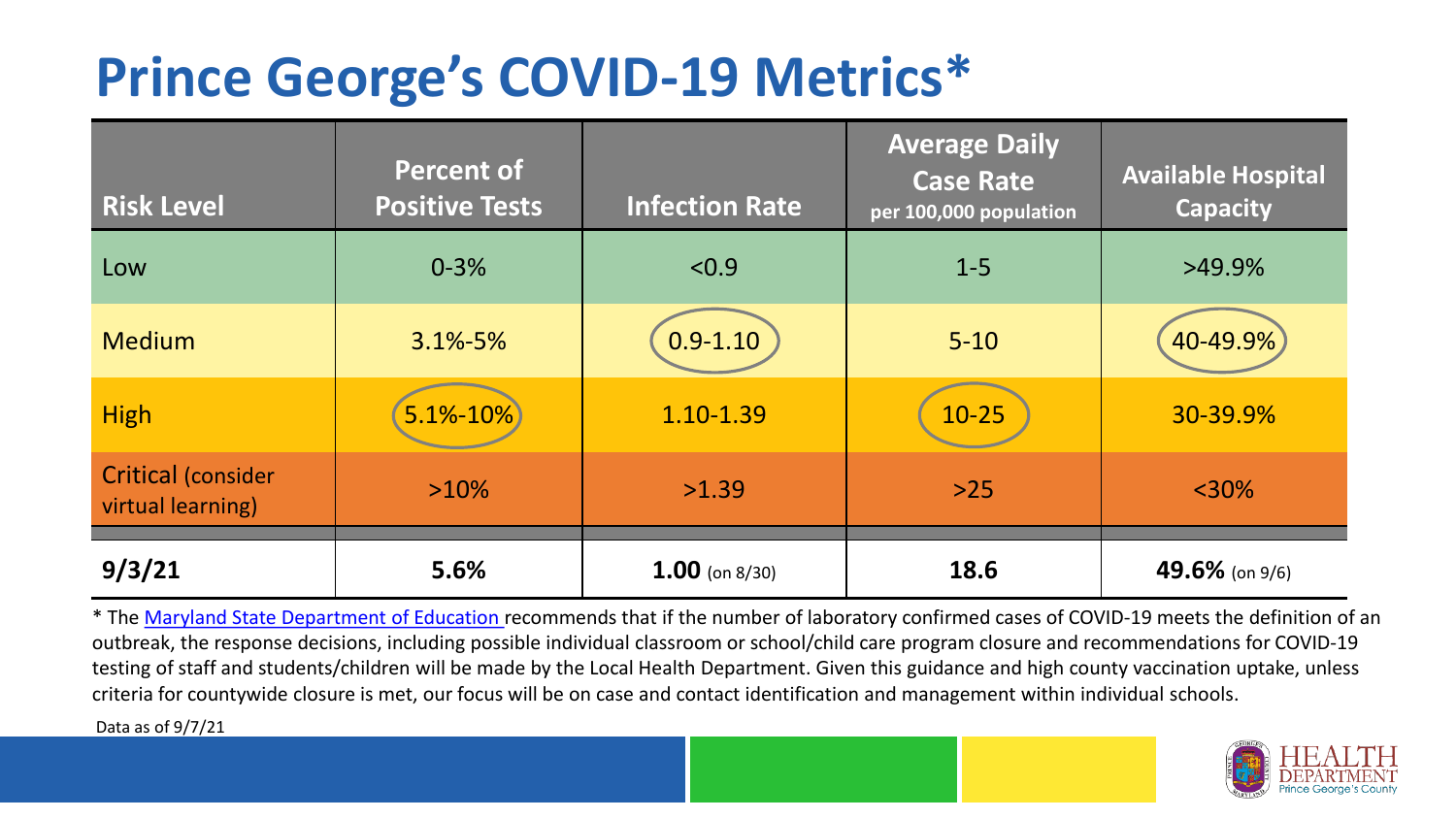# **COVID-19 Community Transmission and Vaccination**

Per the [CDC updated guidance for COVID-19 Prevention in K-12 Schools,](https://www.cdc.gov/coronavirus/2019-ncov/community/schools-childcare/k-12-guidance.html) vaccination is considered the leading prevention strategy for those who are eligible, and **Prince George's County exceeds the percentage of U.S. vaccinations for ages 12 and above**. The CDC also emphasizes using multiple prevention strategies together consistently, included universal indoor masking, as needed based on the level of community transmission and vaccine coverage.



\*County-specific data as of 9/7/21; all other data accessed on 9/7/21 at:<https://covid.cdc.gov/covid-data-tracker>

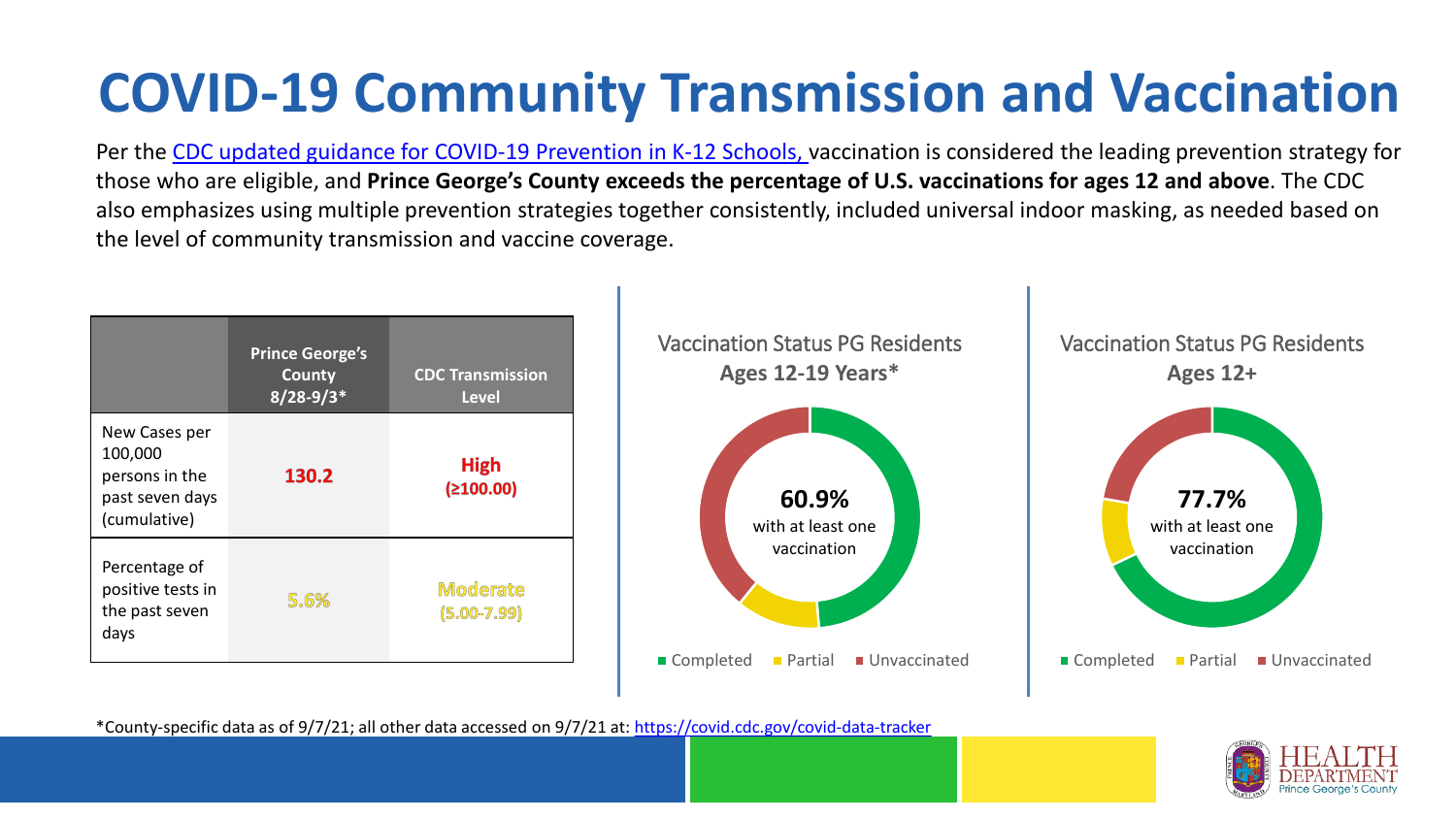### **Testing: Percent Positive** (past 7 days by test date)

The percent of tests returning as positive for county residents **declined slightly to 5.6% towards the end of last week**.

5.5% 5.7% 5.7% 5.9% 6.0% 6.2% 6.3% 6.3% 6.2% 6.2% 6.3% 6.4% 6.3% 6.2% 6.0% 6.0% 6.1% 6.0% 6.0% 5.9% 5.7% 5.7% 5.8% 5.7% 5.7% 5.7% 5.6% 5.6% 5.6% 5.6% 0.0% 1.0% 2.0% 3.0% 4.0% 5.0% 6.0% 7.0% 5-Aug 6-Aug 7-Aug 8-Aug 9-Aug 10-Aug 1-Aug 12-Aug 13-Aug 14-Aug 15-Aug 16-Aug 17-Aug 18-Aug 19-Aug 20-Aug 21-Aug 22-Aug 23-Aug 24-Aug 25-Aug 26-Aug 27-Aug 28-Aug 29-Aug 30-Aug 31-Aug 1-Sep 2-Sep 3-Sep

**Percent of Positive COVID-19 Tests by Date Collected** (as of 9/7/21)

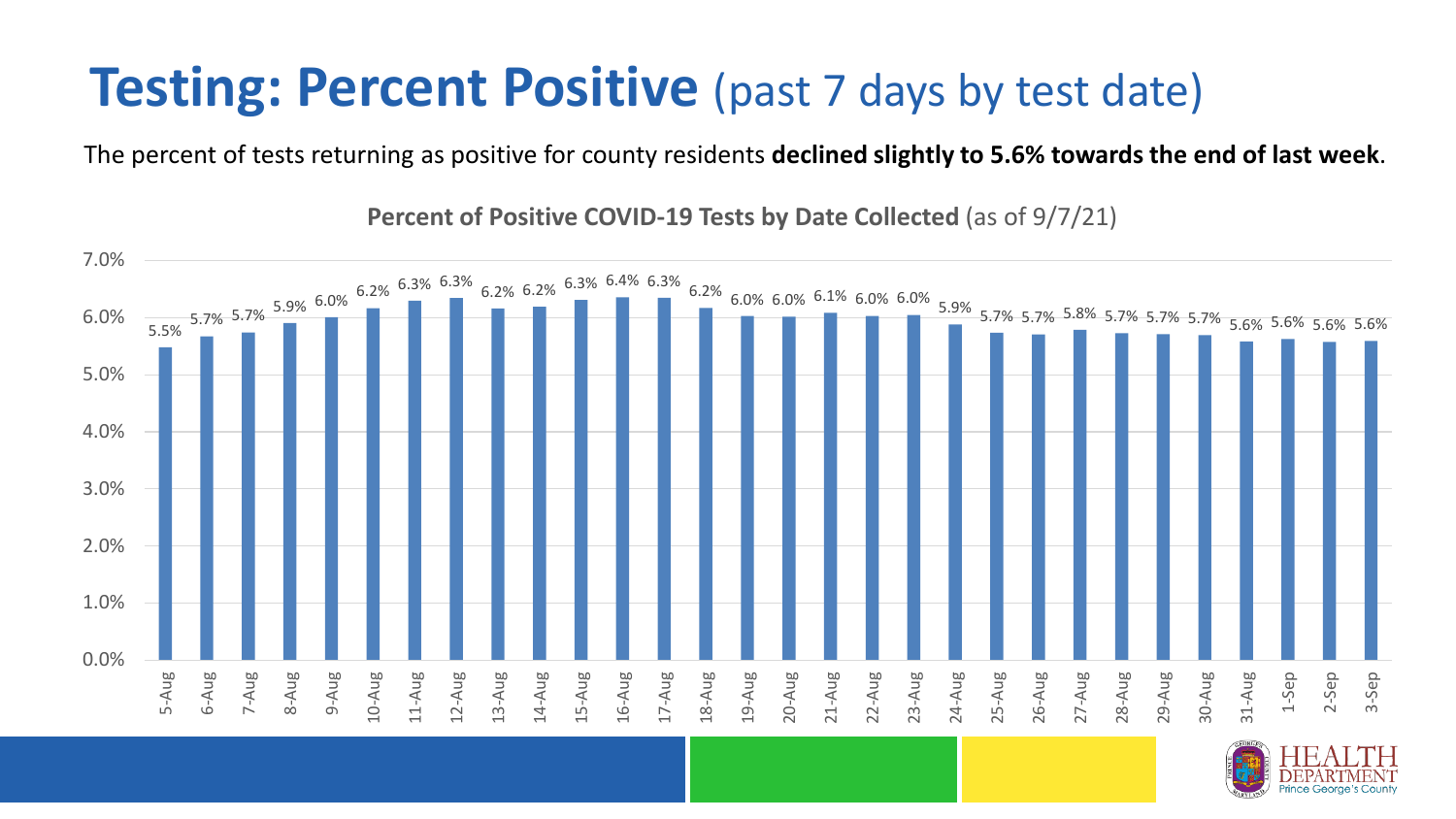## **Infection Rate for Prince George's County**



#### **Estimated by CovidActNow.org**

Accessed 9/7/2021. Each data point is a 14-day weighted average. Presented as the most recent seven days of data as a dashed line, as data is often revised by states several days after reporting.

![](_page_3_Picture_4.jpeg)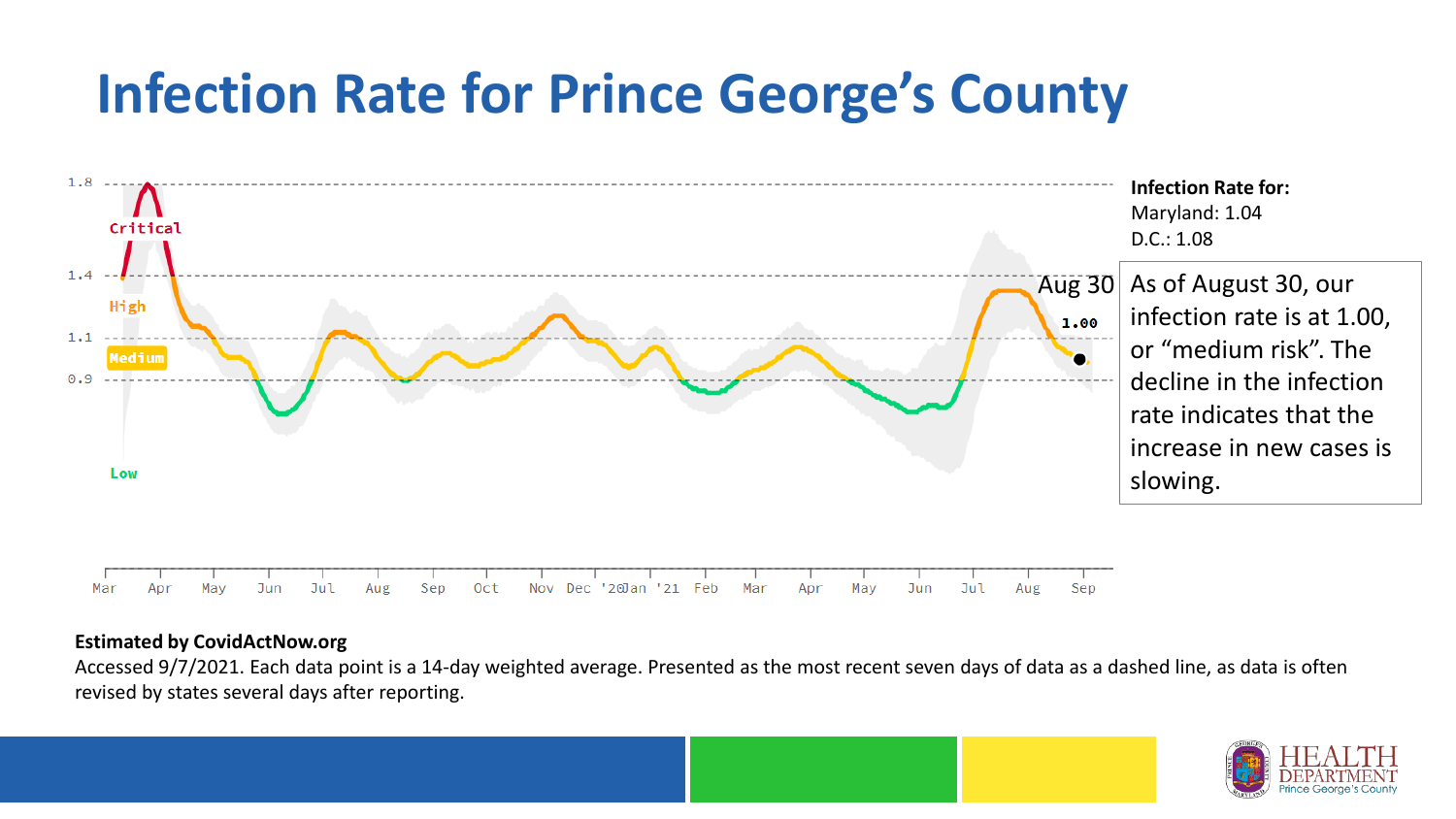#### **Average Daily Case Rate** (7-day Average by test date)

**The daily case rate towards the end of last week was 18.6 new cases per 100,000 residents**. We have remained "high risk" or above 10.0 since the end of July 2021.

15.2 16.0 16.3  $17.0\,$   $^{17.5}\,$   $17.5\,$   $^{17.8}\,$   $^{18.1}\,$   $^{18.0}\,$   $^{18.2}\,$   $^{18.8}\,$   $^{19.3}\,$   $^{19.4}\,$   $^{19.2}\,$   $^{19.5}\,$   $^{19.6}\,$   $^{19.8}\,$   $^{20.0}\,$   $^{19.7}\,$   $^{20.0}\,$   $^{20.3}\,$   $^{20.1}\,$   $^{20.1}\,$   $^{20.2}\,$   $^{19.7}\,$   $^{1$ 0.0 5.0 10.0 15.0 20.0 8/5 8/6 8/7 8/8 8/9 8/10 8/11 8/12 8/13 8/14 8/15 8/16 8/17 8/18 8/19 8/20 8/21 8/22 8/23 8/24 8/25 8/26 8/27 8/28 8/29 8/30 8/31 9/1 9/2 9/3 **Low Risk Medium High**

**Average New COVID-19 Cases Per Day Per 100,000 Residents**

Data as of 9/7/21

![](_page_4_Picture_5.jpeg)